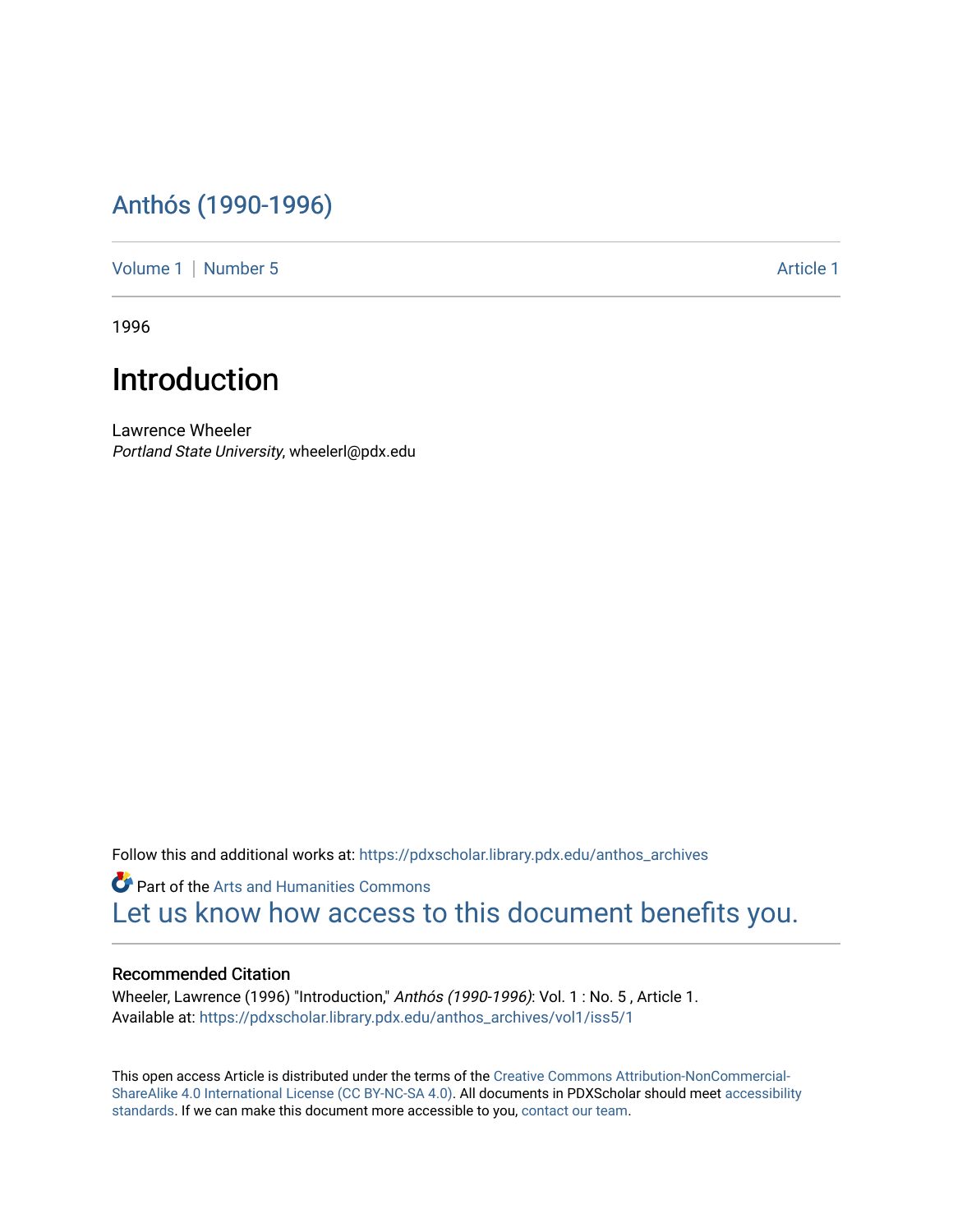## **Introduction**  *Lawrence Wheeler*

It gives me great pleasure to acknowledge, with this very brief introductory sketch, the appearance of another annual volume of the journal Anthós, a publication of the Honors College at Portland State University. This year we have continued a tradition begun in last year's volume, the publication of particularly noteworthy baccalaureate theses; in Anthós this year you will find both Antoinette Sherman's study of Natalie Barney and Renee Vivien (a shorter version of which was presented at an academic conference in California last year), as well as Orion Gray's study of homeless youth and the ways they are taxonomized by those who work with them.

We also publish here a number of papers, as has been our long-standing custom, from the writing done for the first-year humanities core of the Honors College. Three of the essays address the dialogues of Plato; Adam Coberley, Jodi Geren and Rebecca Sparks were responding in these essays to an assignment to approach the dialogues from the perspective of their explication-that is, by undertaking an extended examination of the subtle interrelations of form and content. The remaining essays-Rachel Duvack's, Nikki Goodrick's, Shawna Purcell's, and Heather Springgay's-take on a different task, that of considering the way in which a writer employs the work of a predecessor or precursor, and thus places him or herself in historical relation with that predecessor. Duvack and Goodrick chose to work with Augustine's *Confessions,* while Purcell and Springgay examine Boethius in the *Consolation.* 

For the second year in a row, I feel particularly fortunate in having been able to depend on Mr. Justin Collum, who has